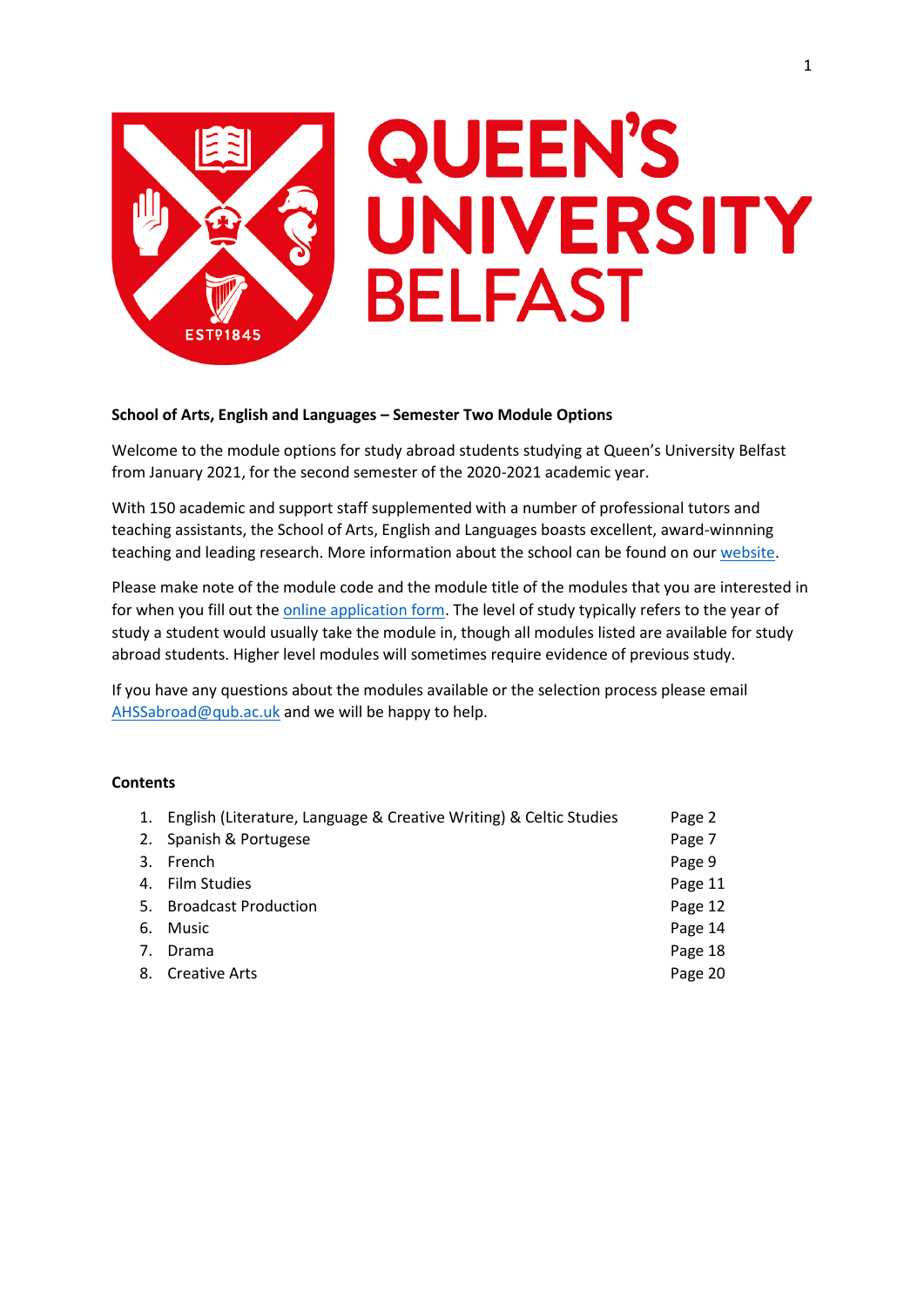# **English (Literature, Language & Creative Writing) & Celtic Studies**

#### **English in Context**

#### *ENG1002 – Level 1*

This module examines a broad sample of recent fiction. In doing so, it raises a set of general questions: 1) Whose contemporary experience does this literature address? 2) What economic or political factors lead to a shared sense of the contemporary? 3) How does modern fiction relate to these broader social forces? The module has a three-part structure. Section 1 examines the sociology of contemporary taste; it focuses on the institutions and practices that shape aesthetic judgement. Section 2 analyses literary treatments of contemporary political issues and examines the suitability of literature as a vehicle for political reflection. The final section of the module explores the ways in which recent fiction has raised questions about the nature and function of religion in the modern world.

## **Introduction to Creative Writing**

## *ENG1090 – Level 1*

This module is designed as an introduction to creative writing, and will cover the three main creative genres: poetry, prose fiction, and scriptwriting. The focus throughout will be on the rules of successful creative writing, both generally and in relation to each kind of writing's specific requirements. The module will be split equally between reading and writing: a series of set texts will be used as a platform for discussing what each literary form requires, technically and aesthetically. Students will then be expected to emulate these forms in their own writing exercises. There will be a heavy emphasis on standard grammar, stylistic clarity, accuracy of language, and proper presentation of work.

#### **Enlightenment and its Discontents**

## *ENG2064 – Level 2*

This module introduces students to the intellectual arguments and counter-arguments of the period known as the Age of Enlightenment, running through the long eighteenth century and embodied in its literature. As an increasing emphasis on rationality as a means to human understanding came to challenge earlier forms of social and political legitimacy, attitudes to self and identity; science and religion; gender and sexuality; politics and government were significantly reformulated from the eighteenth century onwards, with literature and the arts reflecting and participating in the broad historical movement that this shift in thinking represented.

#### **An Introduction to Critical and Cultural Theory**

#### *ENG2000 – Level 2*

'Critical and Cultural Theory' names a panoply of intellectual movements, philosophical currents and political perspectives emerging out of the crisis in European culture and identity precipitated by the pace of political, technological and social change in the nineteenth century. That crisis was exacerbated by the world wars of the twentieth century, the rise of Communism, and the collapse of Western imperialism. This module introduces students to key issues in critical and cultural theory, historicising its emergence and reflecting on its current preoccupations. Beginning with the 'masters of suspicion', Freud, Nietzsche and Marx, who are often perceived to have brought the project of Enlightenment humanism to a shuddering halt, the module will trace the development of a variety of important theoretical perspectives, including Marxism, psychoanalysis, structuralism and poststructuralism, historicism, gender studies, and bio-politics and post-humanism.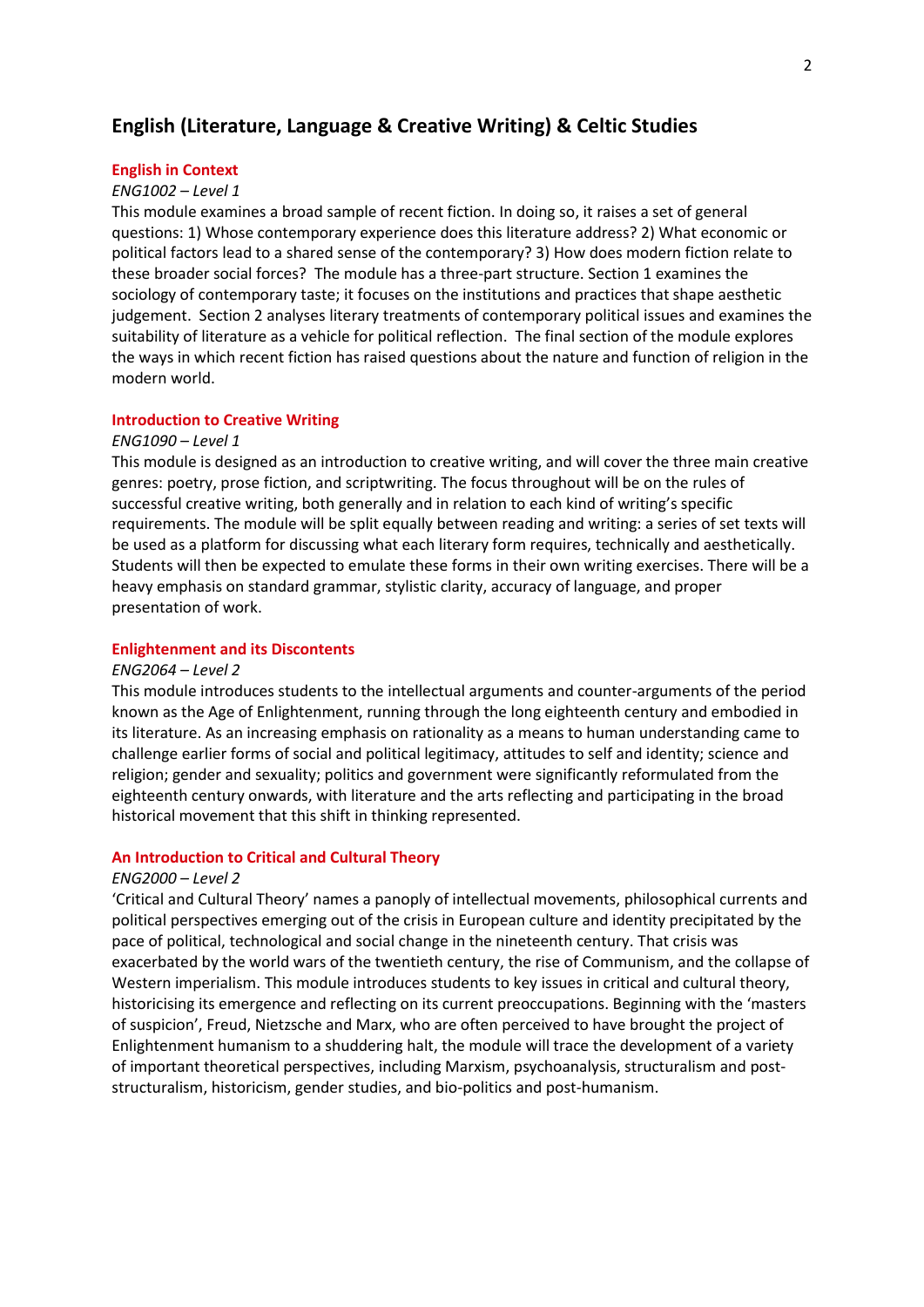## **Modernism and Modernity**

## *ENG2060 – Level 2*

This module introduces students to the literature and culture of the period 1900-1930, with a focus on the literary movements grouped under the term 'modernism'. These literary texts will be examined as complicated and ambivalent responses to the experience of modernity. Students will cover key figures of British and Irish 'High Modernism', including James Joyce, Virginia Woolf and T.S. Eliot, alongside American modernists and writers of the so-called 'middle brow'. Particular attention will be paid to the historical contexts in which these texts were produced, and on their conditions of publication and consumption.

## **Utopia/Dystopia: The Future in Nineteenth- and Twentieth-Century Literature**

## *ENG2065 – Level 2*

In the late nineteenth century, utopian literature met speculative fiction: the 'nowhere' of utopia was reimagined as the future, which was conceived as both the best and worst possible worlds. This course examines a variety of late nineteenth-century utopias and dystopias, but also shows the ways this imaginative tradition shaped literary prediction in the twentieth century (including works by Aldous Huxley, George Orwell and Margaret Atwood). It considers the ways twentieth-century writers both engaged with their literary predecessors and rewrote utopian and dystopian traditions to speak to the urgency of their own political moments. From the dangers and promises of science and technology to the future of feminism, socialism, race and mass culture, we will explore what utopias and dystopias reveal about their own historical moments, and analyse the claim that one person's utopia is another's dystopia.

#### **Irish Literature**

#### *ENG2081 – Level 2*

This module introduces students to the extraordinary diversity and achievement of Irish literature, from the Act of Union in 1800 to the late twentieth century. The module is chronologically structured, and places particular emphasis on situating texts in their wider historical contexts, as well as developing their relations to broader European movements and traditions. Encompassing poetry, fiction, and drama, the module considers a range of themes, such as romanticism, gender, the gothic, cultural nationalism, the politics of modernity, liminality and exile, and northern perspectives on an Irish tradition. Writers studied will include W. B. Yeats, James Joyce, Samuel Beckett, and Seamus Heaney.

#### **Creative Writing (Poetry)**

*ENG2092 – Level 2 – Students are encouraged to select ENG1090 in the first instance. Students will only be permitted for ENG2092 if they can show evidence of prior study. Availability for Study Abroad students is subject to departmental consent.*

This creative writing poetry module will be structured around the students' own written work. Two or three poems by students will be submitted each week for detailed discussion in seminar. Other works by established poets will also be brought to class each week and discussed in detail. These will function as templates for students' own writing exercises. In this way, in the course of the semester, students will look in depth at practical aspects of writing poetry and become familiar with a wide range of different poetic styles and techniques.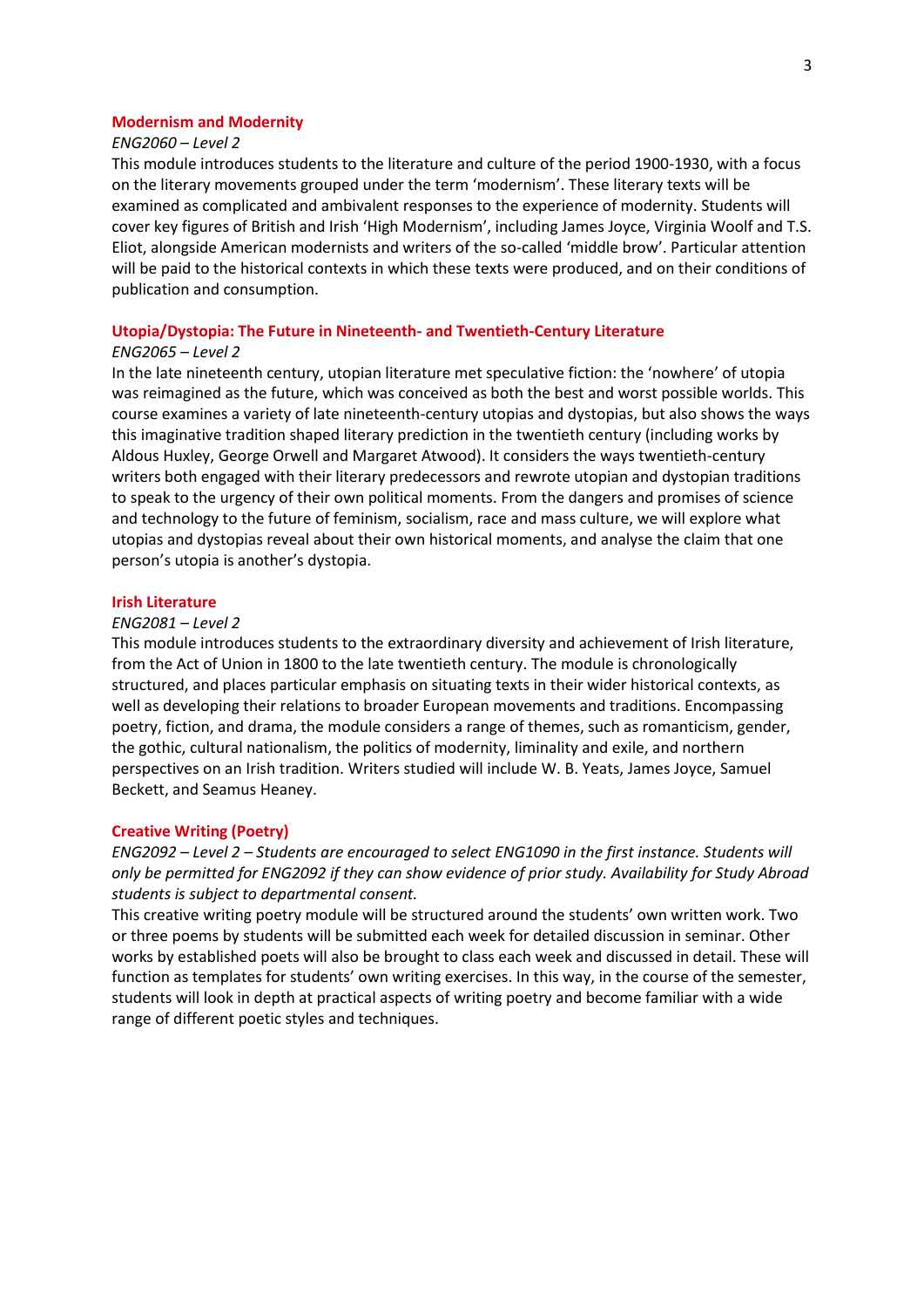#### **American Fiction: Race, Class, Gender, Sexuality Spring**

#### *ENG2173 – Level 2*

This module introduces students to some of the key American novelists, contexts and critical issues associated with the modern era, roughly interpreted as the first half of the twentieth century (c.1920-1950). It does not ignore the orthodox intellectual approaches to the era, namely that of the modern or modernism and how the representative fiction of the era sought to find new forms and languages suitable to the task of interrogating this modernity. However, rather than rehearsing old debates about national particularity, the "melting pot" and US exceptionalism, the focus of this module is the ways in which exemplary AfricanAmerican, female, working class and gay novelists, as well as their white, male counterparts, sought to undo and re-write narratives of identity and belonging according to particularities of race, class, gender and sexuality.

#### **Language and Power**

## *ENL2002 – Level 2 – Students may need to show evidence of previous study.*

This module investigates the ways in which language intersects with the social and political reflexes of power and ideology. Students are encouraged to challenge, through exposure and then analysis, the discourse conventions that characterise the language of powerful groups and institutions. This module places particular emphasis on print and broadcast media, legal, political and advertising discourse, and on other forms of institutional rhetoric. Among the topics covered are: The Discourse of Institutions and Organisations; Power and Talk; Language and Gender; Language and Race; Language and the Law; Humour as Power; Political Discourse and the Language of Advertising.

#### **Marvels, Monsters and Miracles in Anglo-Saxon England**

#### *ENG3011 – Level 3 – Students may need to show evidence of previous study.*

The very nature of marvels insists on their subjectivity: they are defined by the experience of their viewer. To marvel from the Latin mirari or to wonder from the Germanic wundar is to be filled with awe, surprise, admiration or astonishment. When we try to generalise about the meaning of marvels and the use of wonder in the Middle Ages, we are confronted with multiplicity. How do we read marvels? What's their role in medieval texts? Are monsters and miracles to be read as marvels? One of the most critical tools for discussing the nature of difference that is central to the marvellous is the idea of the 'Other' which offers both psychological and political means of analysing the experience of wonder. The Anglo-Saxons were fascinated by the idea of encounters with strangeness and difference – a fascination that expressed itself in a rich and diverse range of textual, artistic and geographical representations of such imaginings. Difference was considered both marvellous and monstrous; terrifying and fascinating; disgusting and desirable. Texts in Latin, Old Norse and Middle English may be used for comparative purposes. Modern English translations will be provided for all the texts. Students are also expected to be able to engage with texts in Old English.

#### **Women's Writing 1700 -1830**

#### *ENG3020 – Level 3 – Students may need to show evidence of previous study.*

This module considers how women writers have been constrained by but have also exploited literary traditions and traces the indexes of conformity and subversion in their writing by placing them in contexts of prevailing discourses on femininity. In order to situate women's writing of this period, we will also examine constructions of femininity in visual art and conduct writings. Key texts will include fiction by Eliza Haywood, Mary Wollstonecroft Jane Austen, poetry by Aphra Behn, Anne Finch, Anna Laetitia Barbauld and labouring women poets such as Mary Leapor and Ann Yearsley, the 'Turkish Embassy' letters of Lady Mary Wortley Montagu and scandal memoirs by Margaret Leeson.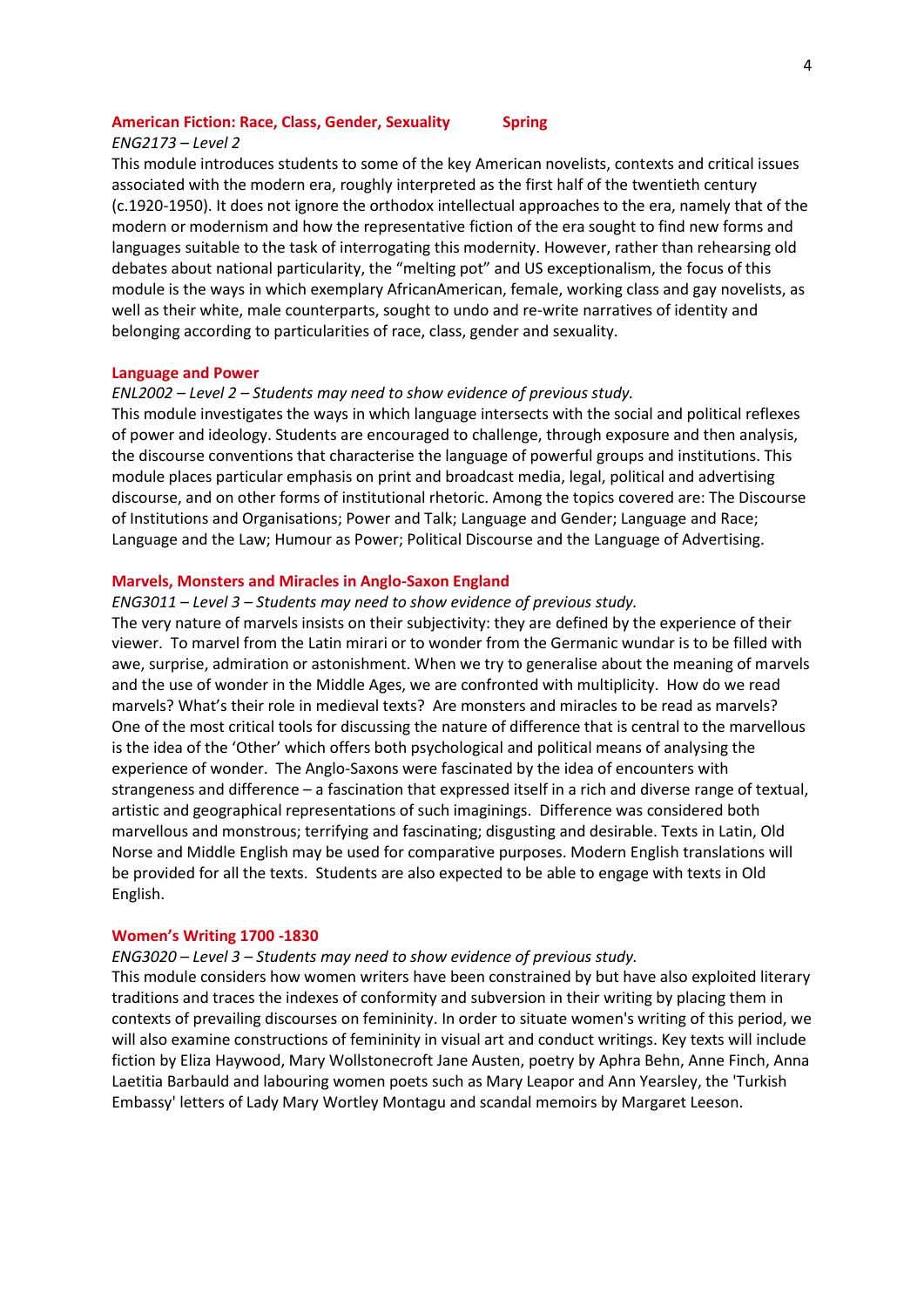#### **Contemporary Irish and Scottish Fiction Devolutionary Identities**

## *ENG3060 – Level 3 – Students may need to show evidence of previous study.*

The past decades have not only seen an increasing interest in the historical, political and economic crosscurrents between Scotland and Ireland, but they have also witnessed a remarkable literary renaissance on both sides of the Irish Sea. This course explores the transformed literary landscape of Irish and Scottish fiction since the 1980s in relation to the (d)evolutionary processes of cultural and social change in today's Atlantic archipelago, concerning in particular the Irish Republic's economic boom in the 1990s (commonly referred to as the 'Celtic Tiger'), the Peace Process in Northern Ireland, and the movement towards the reconstitution of the Scottish Parliament.

## **Restoration to Regency in Contemporary Fiction**

#### *ENG3090 – Level 3 – Students may need to show evidence of previous study.*

This module examines contemporary (twenty-first century) novels set during the period 1660-1820: from the Restoration of Charles II to the Regency era popularly associated with Jane Austen. These works form part of the boom in 'historical fiction', a branch of the novel genre that dates at least as far back as Walter Scott's Waverley (1814) but which has gained renewed popularity and prestige in recent years. By examining narratives set during a specific time-period, the module assesses the strengths and limitations of historical fiction, the reasons for its cultural and commercial purchase, its relationship to the past and to our contemporary moment, and the usefulness of the term 'historical fiction' itself.

#### **Contemporary Literature: Poetry and Precariousness in the Twenty-First Century**

#### *ENG3184 – Level 3 – Students may need to show evidence of previous study.*

This module investigates the way in which the contemporary era is registered in a range of texts published in the twenty-first century. Precariousness is central to its reflection on the contemporary period and condition. It considers the precariousness of political economies, state security, ecology and social bonds, to ask if and how contemporary literary form registers precariousness, syntactically, structurally and in its modes of speech and address, and what alternatives it might offer to the precarious contemporary condition. Beginning with an introduction to neoliberalism, the module will consider the contemporary period by encompassing debt and accumulation, collective life, contemporary warfare and violence, non-human animals and environments, and networked, digital technologies. It includes satirical short stories, long poems addressing contemporary crises, lyric depictions of modern warfare and violence, individual volumes that examine non-human animals, plant and mineral life, traditional lyric forms and cut and paste poetics.

#### **Writing Africa: The Colonial Past to Colonial Present**

#### *ENG3185 – Level 3 – Students may need to show evidence of previous study.*

This module provides an overview of Anglophone prose fiction from and about the African continent, from the late 19th century to the present. Beginning with texts written at the height of British imperial power, the course charts imperial decline and decolonisation through literary eyes. Coming to focus on the African novel in English, students will study major concepts and debates in colonial and postcolonial studies and, by interrogating globalisation and the 'colonial present', will reflect critically on postcolonial theory itself. This course is structured around five themes: 1) Adventure, Exploration, Empire 2) Imperial Decline 3) Decolonisation: The Rise of the African Novel 4) Gender, Trauma, Conflict 5) Postcolonialism or Neo-imperialism.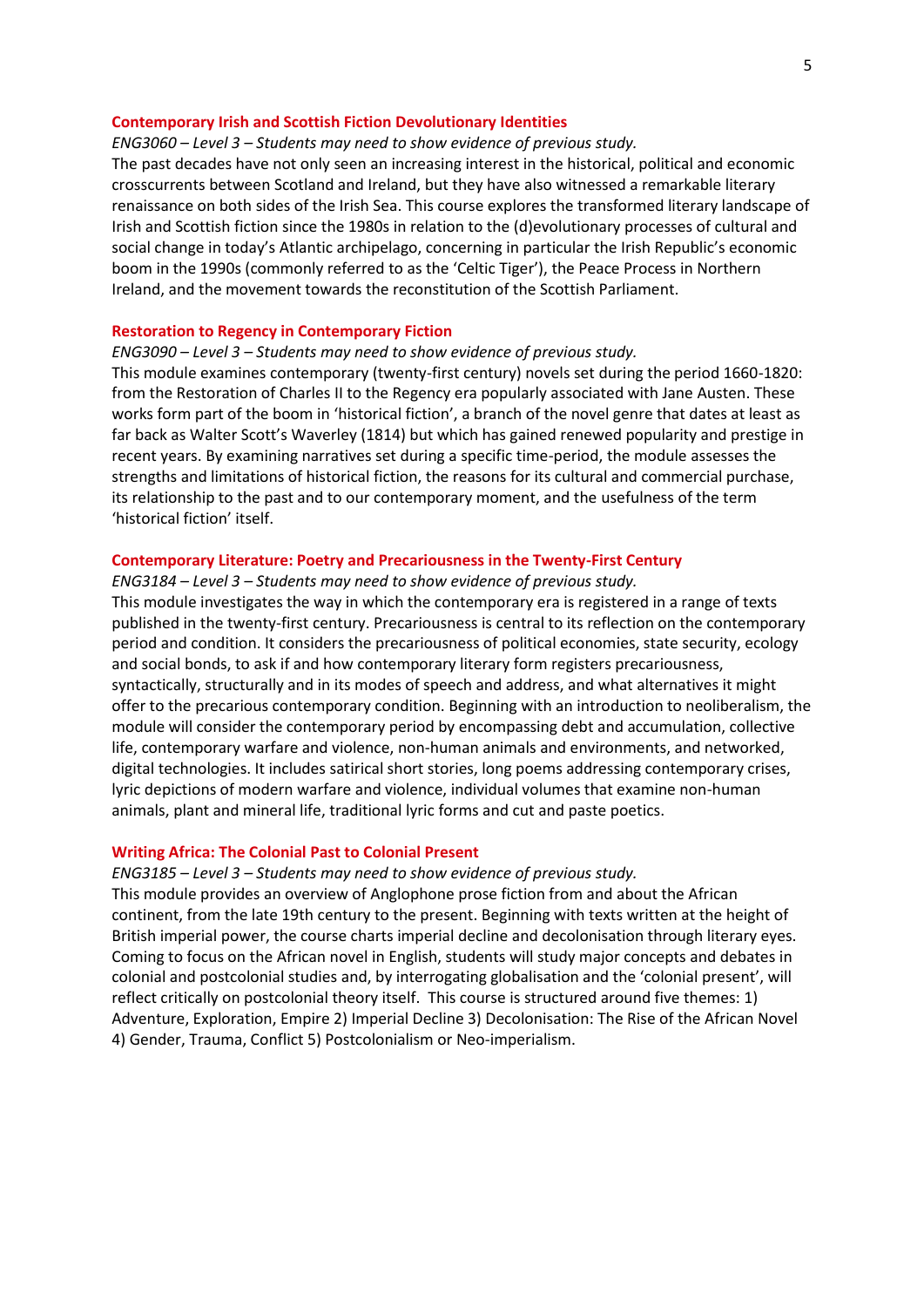#### **Unruly Women: Shakespearean Anti-Heroines in Contemporary Adaptation**

*ENG3188 – Level 3 – Students may need to show evidence of previous study.*

This module focuses on the figure of the 'anti-heroine' in selected contemporary (twenty-firstcentury) multimedia adaptations of Shakespearean works featuring prominent, often negatively portrayed female characters, usually those in positions of power. The module examines these characters across culture as constructs emblematising societal conflict over the limits of female agency, in an era of #metoo and the 'Nasty Woman.' Written in a time of all-male casts, the Shakespearean canon includes few works in which a female role has the greatest number of lines. Many post-millennial rewritings attempt to redress this imbalance by amplifying the feminine voice, allotting increased agency to characters with portrayals that incorporate contemporary personal or political narratives to highlight the ongoing inequalities surrounding power and gender. Considering contemporary reworkings from England and India with the primary Shakespearean texts, students will examine the various strategies these adaptations deploy to create or engage with female characters who still behave in an 'unruly' or 'unsuitable' manner four centuries later.

#### **Irish Gothic**

## *ENG3330 – Level 3 – Students may need to show evidence of previous study.*

This module explores Ireland's unique contribution to the Gothic through an extraordinary range of texts that encompasses classics of the genre (such as Bram Stoker's Dracula) alongside lesser-known writers such as Gerald Griffin and James Clarence Mangan. Whilst the reading for the module exemplifies the formal diversity of the genre, particular emphasis is placed on the accelerating use of the short story as a literary vehicle for terror (notably in the work of Sheridan Le Fanu and Elizabeth Bowen). The module pursues several interrelated lines of intellectual inquiry: the longstanding perception of Ireland as a site of Gothic horror; the role of Gaelic folklore and myth in creating supernatural terror; the reception and development of Gothic themes in Irish writing; and current critical debates in the field. In tracing the widespread prevalence of Gothic motifs and themes, the module seeks to delineate the contours of a distinctive aesthetic, and reflects on questions of colonial and gender politics, as well as dilemmas of national and sexual identities as they appear in the dark glass of Irish Gothic writing.

#### **Stevens and Bishop**

### *ENG3333 – Level 3*

This module examines in depth the work of two major twentieth-century American poets: Wallace Stevens and Elizabeth Bishop. The work of the module will divide evenly between the two writers, with the first five weeks concentrating on Stevens and the second five on Bishop. Students will engage with two main texts (the collected poems of each poet) and assess their writings either in terms of individual collections or as examples of a longer career in poetry.

## **Celtic Mythology**

#### *CEL1033 – Level 1*

This module will explore the evidence for the religion and beliefs of the Celtic-speaking peoples from the earliest times as found in ancient and medieval sources in Ireland, Britain and the Continent with particular focus on Ireland. We will examine the evidence for early Irish mythology, the native gods and the Otherworld. You will also study the nature of the surviving sources to enable you to assess their reliability and determine how they can be properly used for the study of early Irish and Celtic history and belief.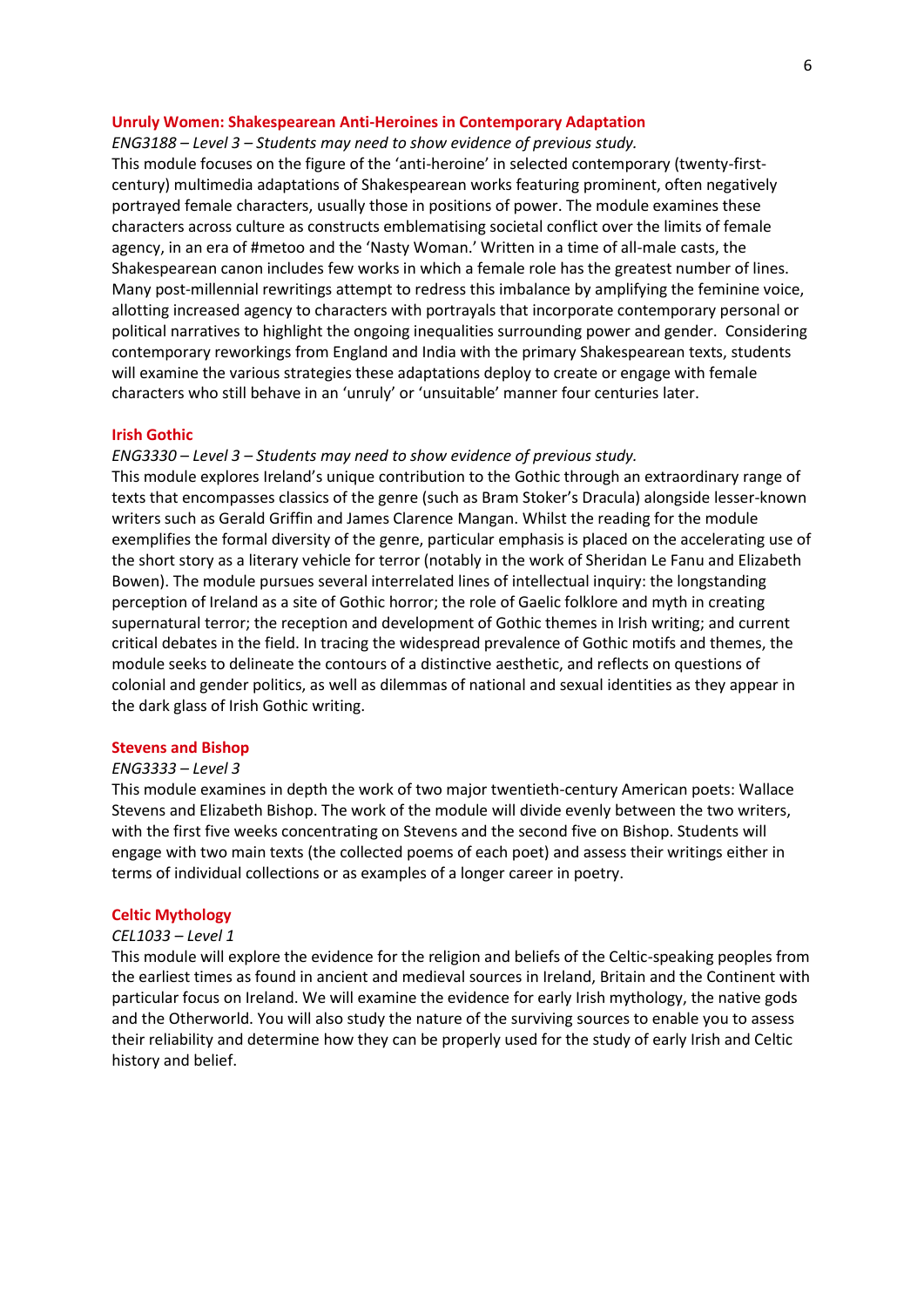## **Spanish and Portuguese**

## **Spanish Memoirs and Autobiographies of the 20th Century**

*SPA2026 – Level 2 – Subject to language proficiency.*

This module will focus on Spanish 20th century memoirs and autobiographies. Particular attention will be paid to the republican, francoist and democratic periods. The analysis will aim to situate this genre within the contexts both of literature and history of contemporary Spain.

## **The Fantastic in Latin America**

## *SPA2040 – Level 2 – Subject to language proficiency.*

Harry Belevan has written that the Fantastic mode of literature is revolutionary because it created a new type of reader, one attuned to the limits between reality and unreality in a text. With this in mind, this course begins with a reflection on the practice of close analysis in order to develop the tools of active reading that will allow a proper engagement with the rich tradition of lo fantástico in Latin America. Students will then learn how the Fantastic has been theorised by critics, before using this knowledge as a lens through which to explore a range of texts by some of Latin America's most important cultural icons (e.g. Jorge Luis Borges, Julio Cortázar) and exciting new authors (e.g. Samanta Schweblin, Mariana Enriquez).

#### **Rewriting Love in the Renaissance**

## *SPA3021 – Level 3 – Subject to language proficiency. School to confirm as states "Co-requisites SPA3101 or both FRH3101 and SPA3131."*

This course will explore the development of the amorous lyric in Golden Age Spain through the study both of major and minor writers of that period. Close readings of these poets will raise questions about poetic canons, intertextuality and the practice of imitation in the Renaissance, relations between poetry and nationality. Emphasis will be placed upon the function of classical mythology both as allusive reference highlighting individual poetic concerns and as social indicator reflecting Spain's changing perception of its place in the World.

#### **Disease and Society in Colonial Latin America**

*SPA3038 – Level 3 – Subject to language proficiency. School to confirm as states "Students must have previously taken SPA2101 or both FRH2101 and SPA2131. Co-requisites SPA3101 or both FRH3101 and SPA3131."*

This course will explore the political, social, cultural and economic dimensions of disease and medical practice from 15th to 18th-century Latin America. Using a variety of examples of diseases and cures (such as, smallpox, venereal disease, 'chocolatl', and cinchona/quinine), the module will investigate: the interactions of individuals and communities – European and Indigenous – and the impact of new diseases imported and exported through the movement of peoples across the Atlantic; the development of understanding of the natural resources of the Americas and their medical value, such as Aztec herbal knowledge; and the importance of a growing trans-Atlantic market and its use within structures of empire.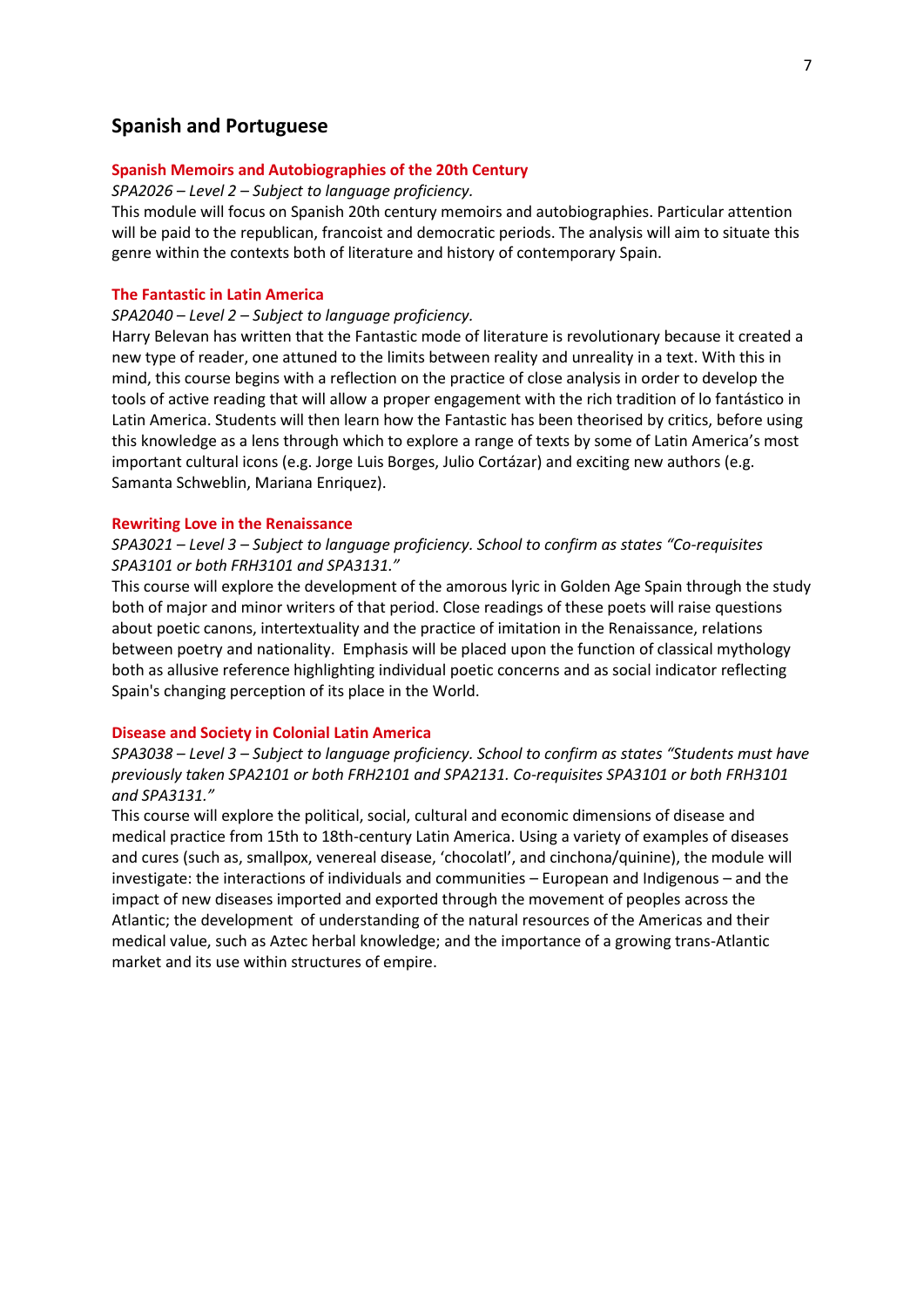#### **Inner Journeys**

*SPA3053 – Level 3 – Subject to language proficiency. School to confirm as states "Students must have previously taken SPA2101 or both FRH2101 and SPA2131. Co-requisites SPA3101 or both FRH3101 and SPA3131."*

This module introduces students to a major theme in 20th century visual art and poetry, the hero or heroine's quest for knowledge of their identity and place in the world and in cosmic cycles. With Nietzsche's proclamation that 'God is dead!' ringing in their ears, many modern individuals left behind the organised systems of belief that had provided humanity with value and meaning for millennia. The spiritual crisis that resulted left what Sartre called, a 'hole in Being', as humanity was forced to find new answers to difficult spiritual questions. While some artists left spirituality behind altogether, others began to find new ways of engaging with major world religions (Christianity, Buddhism, Islam, Hinduism, and Judaism), explored the possibilities offered by esoteric traditions, or sought self-knowledge in personal interpretations of myth and symbol.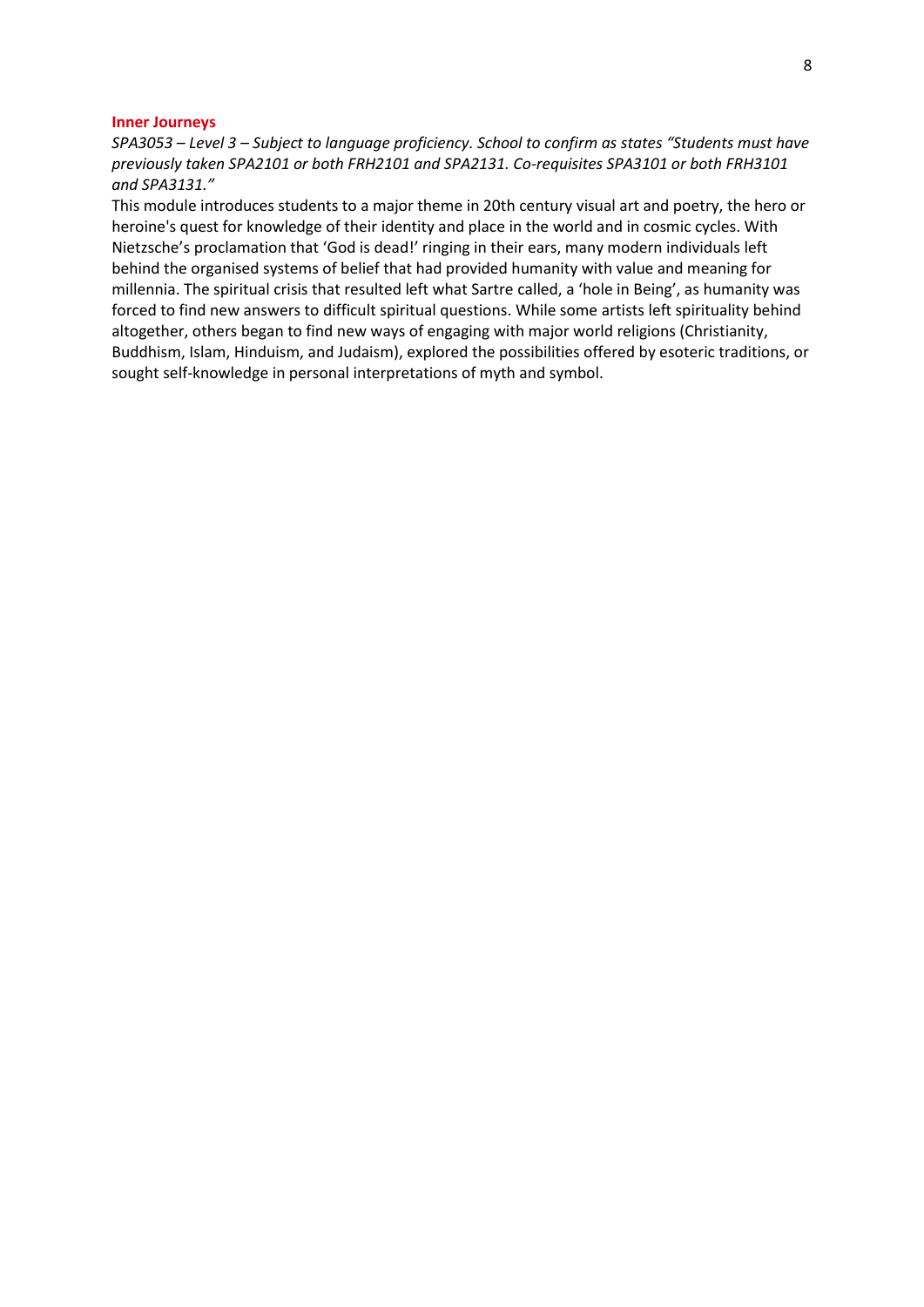## **French**

#### **Introduction to French Studies**

#### *FRH1004 – Level 1 – Subject to language proficiency.*

This module introduces you to two distinct areas of French culture, and covers material dealing with French history, politics, society and cultural developments from the nineteenth century to the present day: (1)Nineteenth-century impressionist painting, in which artists represent topics related to the social, cultural and architectural development of Paris. This part of the module includes an analysis of different genres and art forms and the evolution of the visual arts at the turn of the century. (2) French Cinema, together with practical examples of landmark film techniques and the key concepts of film criticism, as applied to the discussion of two influential movies from the twentieth and twenty-first century.

#### **Paris, City of Modernity**

## *FRH2032 – Level 2 – Subject to language proficiency.*

As the effects of political and industrial revolution in the nineteenth century transformed Paris into one of the great metropolises of the modern world, it became identified as a place of contrasts and contradictions which challenged, fascinated and even appalled observers. This module explores representations of modern life following Haussmann's controversial redesign of Paris in the 1850s and l860s. Focusing on the impact of a changing urban space on gender, class, politics, capitalism and social experience, we examine the multiple and shifting identities of this city of modernity in a variety of texts (both literary and non-literary), as well as the narrative techniques used to represent its material, cultural and emotional effects.

## **Myth and Biography in Recent French Fiction**

#### *FRH2027 – Level 2 – Subject to language proficiency.*

From the late 1980s, writers in France have not claimed, generally, to be part of any specific literary movement, but a number of them tend to draw on history and myths or legends. This course highlights the work of four such artists, through three short books and one film. They are involved in a process of resurrecting and recreating characters and events using a mixture of fact and fiction. Information from documents, official records, archive material and other verifiable sources appear alongside the workings of the imagination, description and characterization. By examining the uncertainties of just what constitutes the real in this selection of recent works, we are introduced to some important, contemporary French writers who are redefining conventional notions of the genres of fiction and non-fiction. Moreover, the works often blur the line between biography and autobiography, leading to a hybrid genre often referred to as 'autofiction'.

#### **Caribbean Cultures**

#### *FRH3024 – Level 3 – Subject to language proficiency.*

In contrast to the general move towards independence which characterised the French colonies from the 1960s onwards, the Caribbean islands of Martinique and Guadeloupe voted in 1946 to become French departments. Writers from these islands have long been interested in how best to express their complex identity, engaging with issues such as the trauma of slavery, the representation of history, the linguistic conflict between French and Creole, the effects of diaspora and migration, the role of race and gender. This course will focus on some of the most important novels to have emerged from Martinique and Guadeloupe, looking in particular at how the set texts reflect the complex mix of identities in the French-speaking Caribbean. We will explore the versatility of the novel as a repository of historical and social consciousness, and as a form that seeks both to reflect and to shape identity. The literary texts will be supplemented by a range of historical and sociological materials.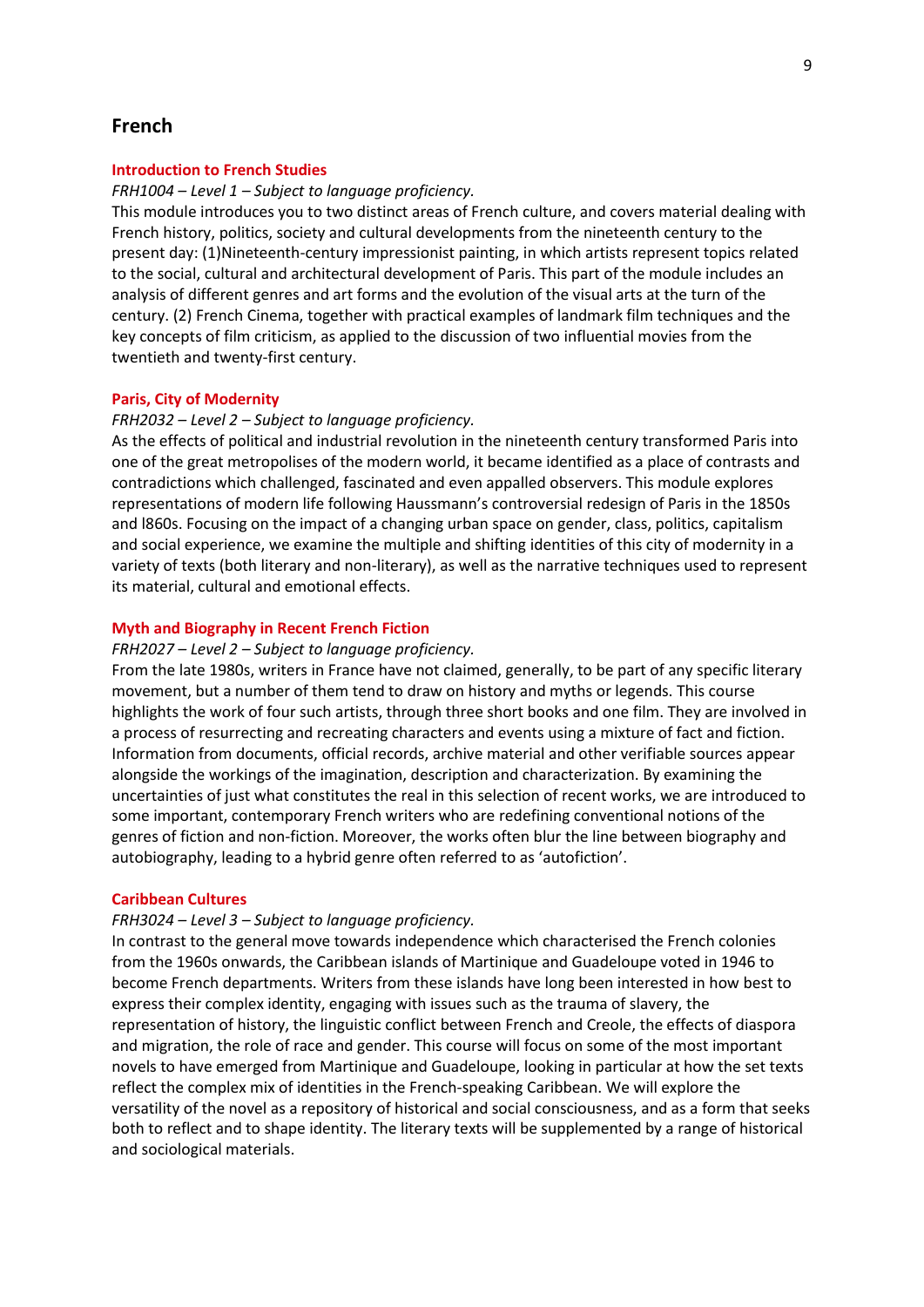## **Romance and Realism in Media Cultures**

## *FRH3035 – Level 3 – Subject to language proficiency.*

This module will introduce to the art and structures of storytelling in multimedia cultural industries. It will discuss and analyse how contents are presented in various textual and media forms, from the novel to film, popular songs, TV series, news items, commercials and stand up comedy. Discourse analysis and media criticism will provide some of the tools and theoretical frames for reading the sources studied. Special attention will be paid to the challenges faced by each medium in relation to verisimilitude and how narrative codes can be used to emphasize romance or realism in order to influence the audience.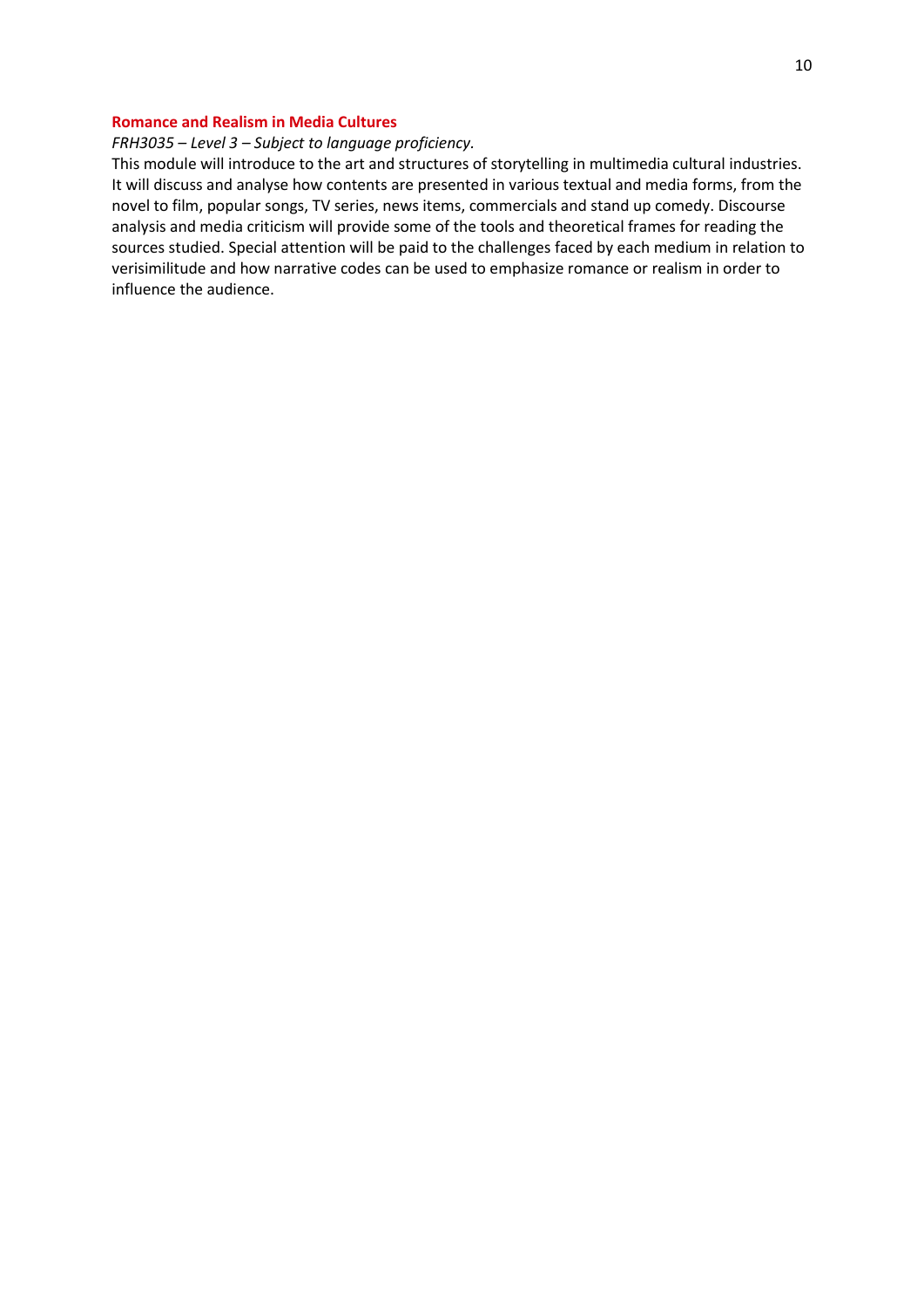# **Film Studies**

## **Introduction to Film Studies**

#### *FLM1002 – Level 1*

This module aims to provide you with knowledge and understanding of European cinema and throughout emphasis is placed on relating its forms, structures, and contexts to a broader history of cinema, and film culture. The module also explores relations between a range of European films and Hollywood cinema, particularly in relation to the ways in which

European film-makers have rejected and revered the dominance of Hollywood's narrative aesthetic and industrial practices.

#### **Non-Fiction Film Practice**

*FLM2028 – Level 2 – Students should have a suitable background in Film Studies.*

Students will explore documentary methods and structures though practical exercises, film analyses, and film production so as to develop a systematic knowledge of production within the non-fiction genre. They will engage in analysis of selected documentary practices and outputs and gain a comprehensive overview of key concepts in non-fiction production, in particular narrative, address, point of view, and montage through discussion and making. Advanced skills in research, planning, scripting, shooting and editing will be applied to self-initiated projects.

#### **Introduction to Animation Studies**

*FLM2030 – Level 2 – Students should have a suitable background in Film Studies.*

This Level 2 Film Studies and Production module aims to introduce students to the importance of animated feature films, through a specific focus on the American animation industry. The module will cover the history and development of American animation through a series of case studies to engage with recurring themes, artistry and the digital revolution. Students will also be introduced to key directors and studios that have influenced and defined the contemporary landscape of the American animation industry, such as Walt Disney, Pixar Animation Studios and DreamWorks Animation. Students will gain broader insight into the trends of popular cinema and the industrial processes of mainstream animation.

## **Film Authorship**

*FLM3007 – Level 3 – Available to Study Abroad students subject to departmental consent. This is a final year module and students will need to show evidence of previous study.* This module will examine key debates surrounding ideas of authorship in relation to the detailed analysis of the works of individual filmmakers. It will explore how notions of 'the author' have been articulated and developed in film scholarship, and consider how these ideas inform our understanding of the particular film(s) under consideration.

#### **Hollywood Cinema**

*FLM3019 – Level 3 – Available to Study Abroad students subject to departmental consent. This is a final year module and students will need to show evidence of previous study.*

This module studies the major changes that effected the production, distribution and exhibition of Hollywood films in the post-war period. The module will examine Hollywood's integrated industrial processes and classical modes of representation in relation to the disintegration of the studio system, the transformation of Hollywood genres and stardom, the impact of TV, the growth of mainstream independent production, and the cultural and aesthetic dialogue that opened-up between Hollywood and Europe, and Hollywood and the global elsewhere.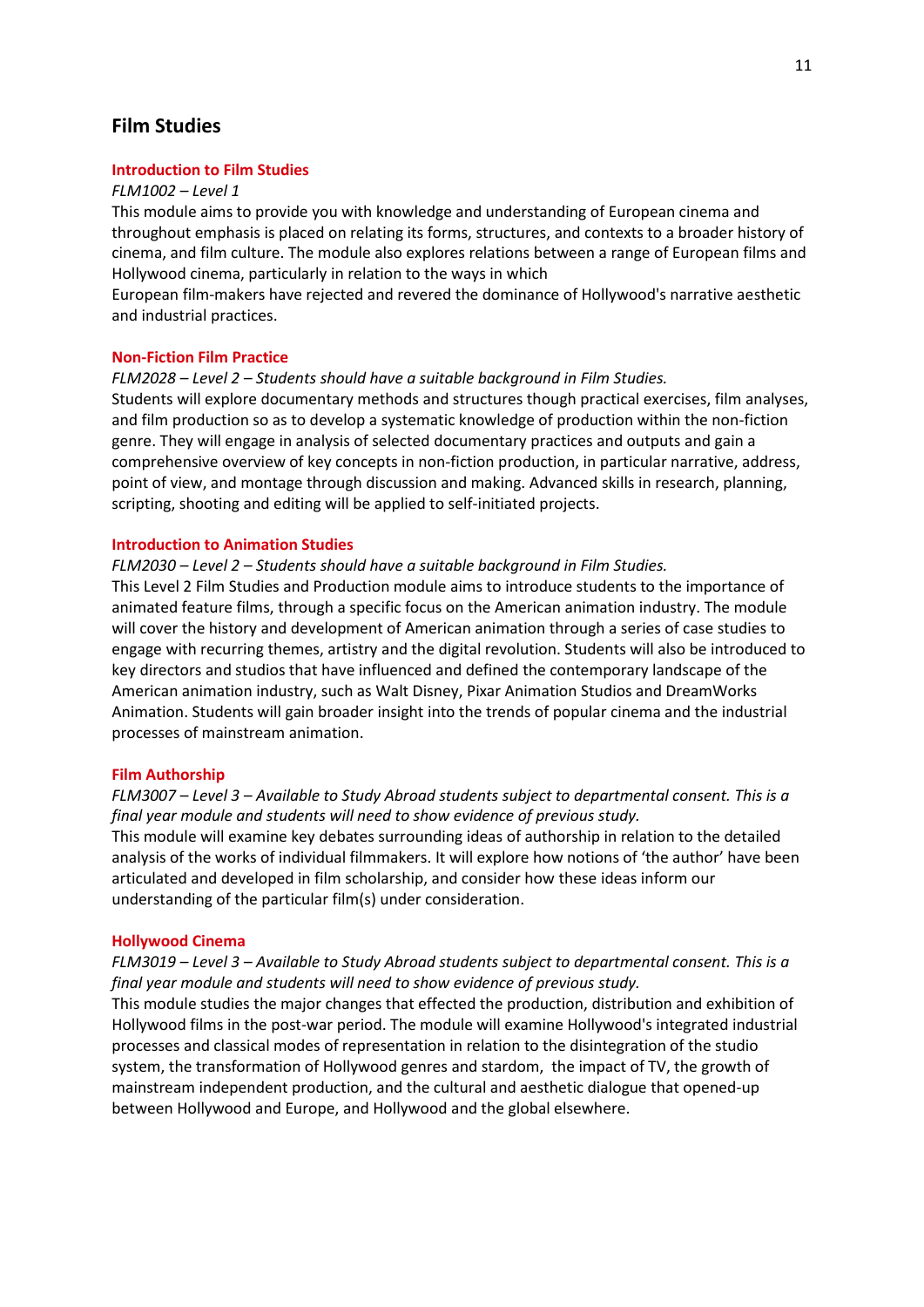## **Broadcast Production**

#### **Broadcast Analysis**

*BCP1003 – Level 1 – Prior understanding/ knowledge of broadcast theory required. Limited places available for study abroad and Erasmus students due to spatial requirements.* Building on the material covered in Broadcast Analysis 1, this module continues to develop the foundation of academic analytical skills and contextual knowledge for the BA in Broadcast Production. It covers further methods of analysing broadcasting and broadcast texts and their role in society, in cultural life, and for the individual. This provides the student with a range of avenues for developing their own future research as well as understanding academic material. It also continues to expand the student's contextual understanding of the broadcast industries and a range of historical and contemporary broadcast texts, factual and fictional, radio and television, domestic and international.

## **Broadcast Journalism**

*BCP1004 – Level 1 – Prior knowledge of video and audio production required. Limited places available for study abroad and Erasmus students due to spatial requirements.*

Developing a greater understanding of formats and the broadcasting context, this module leads out of Broadcast Production Skills and into Broadcast Journalism 2. It builds on the practical skills acquired so far by the students, who will begin to think more carefully about narrative in broadcast media, in order to produce longer audio or visual packages. The courses practical assignments will include advanced interviewing techniques, recording for news and/or news formats and bringing together a number of skillsets to generate creative media outputs connected to factual programme making. The use of enhanced audio skills acquired in Semester 1 will be encouraged, leading to more sophisticated audio productions. Radio packages may include the mixing of natural sound with soundbites to be written around reporter narration. Students will learn how to pitch, write and produce for broadcast journalism outputs. Students will be made more acutely aware of existing ethical frameworks circumscribing broadcast journalism and the impact of their work in the public arena. Students will also be introduced to the regulatory and legal framework around broadcasting.

#### **The Television Programme**

*BCP2003 – Level 2 – Prior knowledge of video and audio production required. Limited places available for study abroad and Erasmus students due to spatial requirements.*

This practice based class introduces students to a multi camera studio based live or as live television production. Combining skills acquired to date, students will work alone and in groups to conceive, design, develop and produce a 30-minute magazine style programme for television. This programme will be the culmination of significant edited and packaged stories students will make during the semester, combined with an in-studio discussion and presenter on camera. The finished programme is intended for public release and will consider copyright and editorial best practice in this regard

#### **Popular Genres**

## *BCP2004 – Level 2 – Prior knowledge of video and audio production required. Limited places available for study abroad and Erasmus students due to spatial requirements.*

This module presents key theories and concepts in the study and analysis of popular broadcast genres. Students will examine a range of factual and fictional genres, interrogating the ways that they have been defined, interpreted and used by and used by producers, broadcasters and distributors, audiences and academics. This will support students in developing their skills in analysing media productions, as well as when taking genre into consideration for their own practical work in other modules.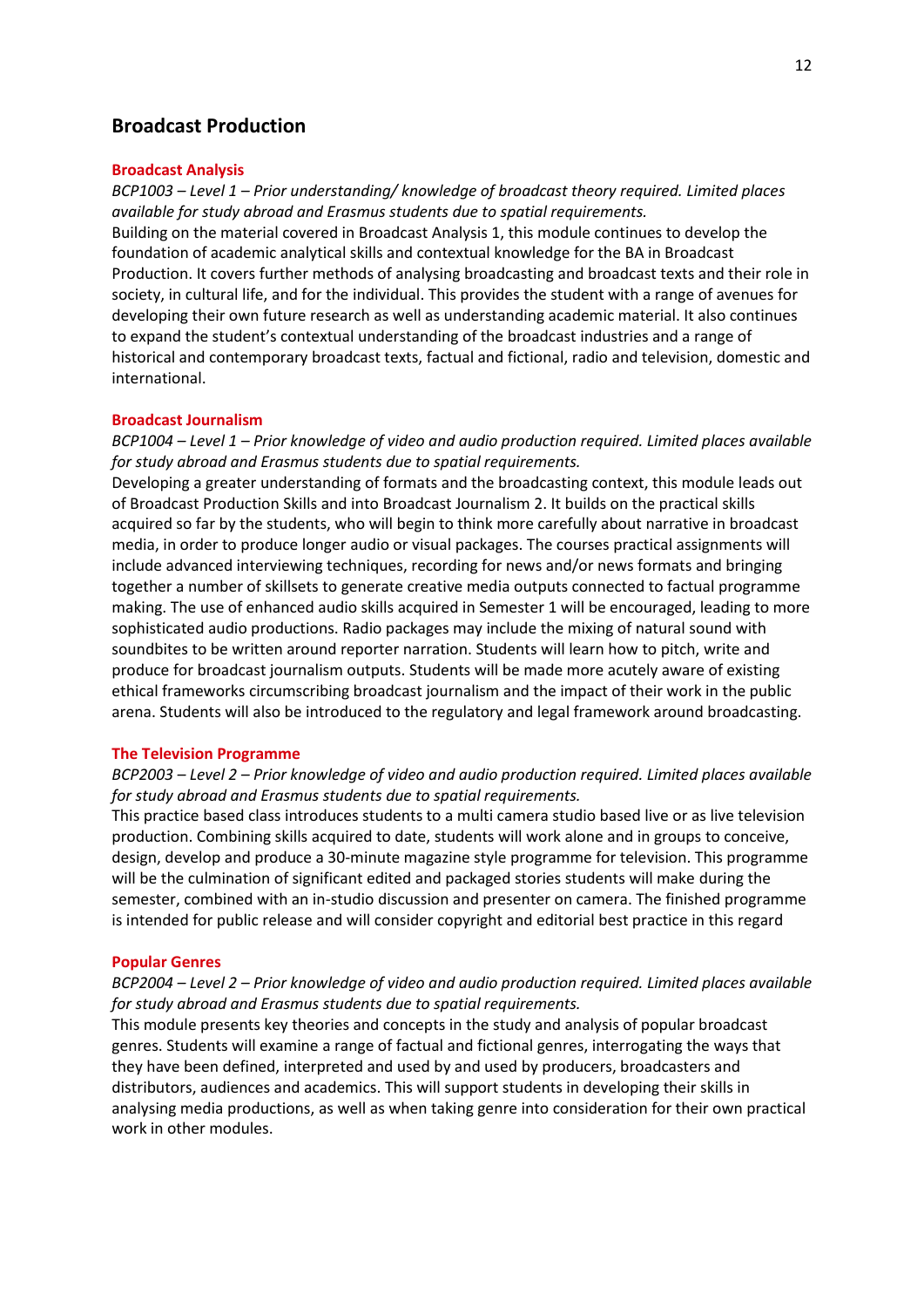#### **Future Broadcasting and Interactive Media Production**

## *BCP2005 – Level 2 – Prior knowledge of video and audio production required. Limited places available for study abroad and Erasmus students due to spatial requirements.*

The nature of broadcasting is changing. Online platforms, emerging modes of distribution and new digital technologies are re-wiring established media cultures, transforming traditional media production and distribution systems and introducing new media networks (internet, mobile devices). This module explores aspects of this techno-cultural transformation, through both a practical exploration of the form and by considering critical debates exploring the power, force, significance and form of a series of new media texts, artefacts and systems. The module situates practices in an environment that is ceaselessly evolving and explores new technologies such as virtual reality, immersive media and interactive documentary. This module offers a practical introduction to a range of software authoring tools widely used within the media and an exploration of disruptive new technologies as they emerge.

#### **Gender and Broadcasting**

*BCP3004 – Level 3 – Prior knowledge of broadcast theory required. Limited places available for study abroad and Erasmus students due to spatial requirements.*

The module aims to introduce students to exploring broadcasting through the lens of gender. Students will analyse the representation of women and women's lives in fiction, and the extent to which women are represented in factual programming; they will examine the roles women play in the media industries and to what extent women are involved in producing television; and they will analyse how broadcasting serves women. The practical element of the assignment, and practical presentation exercises throughout the module will also allow participants to develop presentation and debating skills.

#### **Broadcast Media Project: Production**

*BCP3005 – Level 3 – Prior knowledge of video and audio production required, with a project developed and ready to produce. Limited places available for study abroad students due to spatial requirements.*

This module follows on from the project development module in semester 1. Students taking this module will produce a number of pre-selected student projects from semester 1. These projects can be radio, television or online/interactive in design exclusively, though interdisciplinary approaches are encouraged. Students are offered the opportunity to develop specialist craft skills, in a range of disciplines and work in a structured way with industry professionals to enhance their own skillset and experience. The work will be completed to broadcast ready standard and will be exhibited publicly. Through the study of cognate work and production theory, students will also learn to reflect on their own creative practice and articulate their work in the context of contemporary broadcasting practices.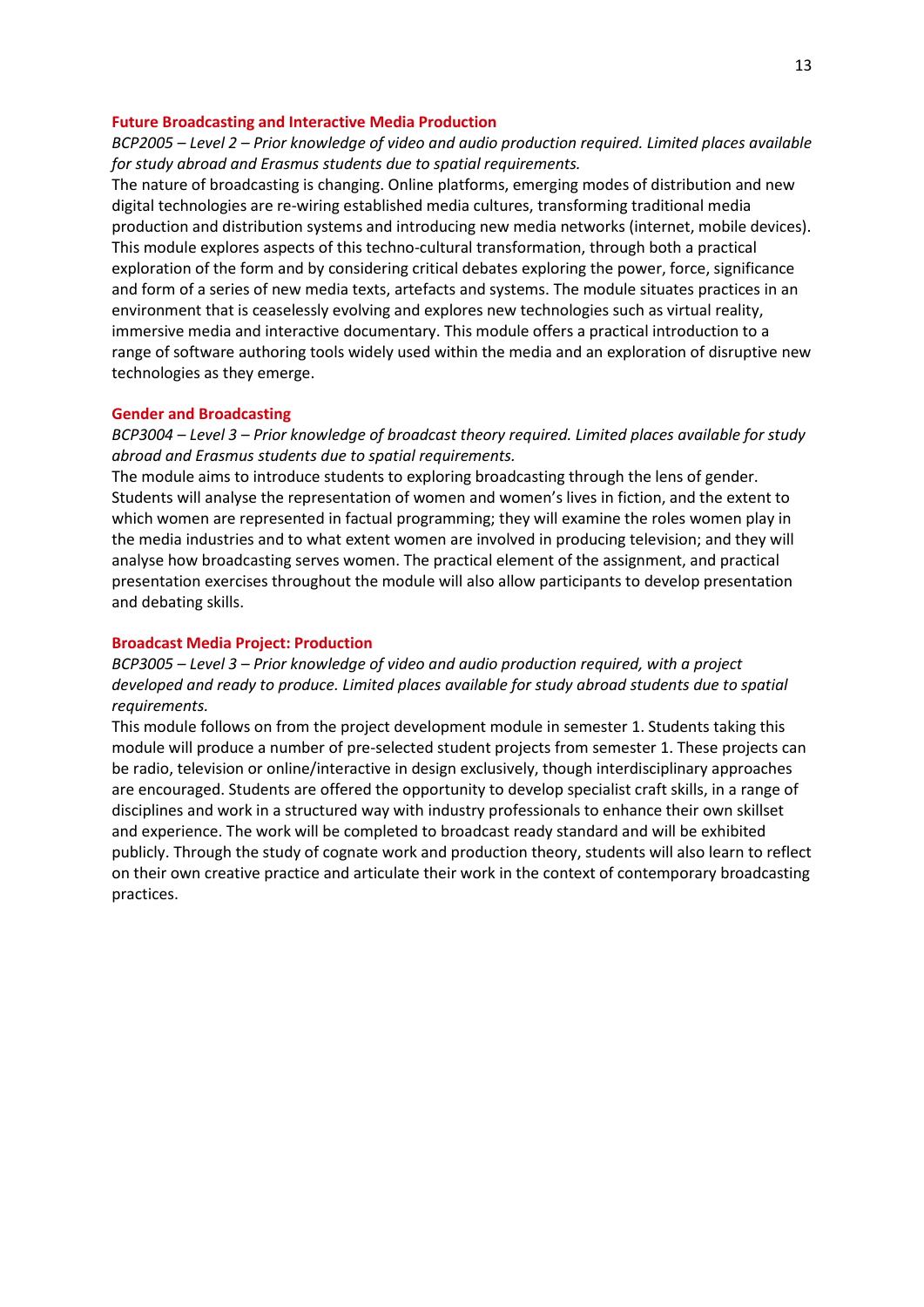## **Music**

#### **Audio Mixing – Module is 10 CATS points**

## *MUS1030 – Level 1 – It is recommended students take this course in conjunction with MUS1036 depending on home institution requirements.*

This module introduces students to mixing workflow in the software domain. Advanced signal flow, audio signal processing and balancing of sources are considered in the context of mixing both for music and screen using digital audio workstations. Students are encouraged to further develop their technical listening skills to encompass identification of aspects of tonal manipulation, control of dynamic range, acoustic context, stereo image and related signal processing techniques both individually and in the context of a multitrack mix.

#### **Introduction to Sound Synthesis – Module is 10 CATS points**

## *MUS1036 – Level 1 – It is recommended students take this course in conjunction with MUS1030 depending on home institution requirements.*

This module will provide an introduction to the many and varied methods of synthesising sound electronically. Students will learn about the history of synthesised sound from introduction of the Theremin in the 1920s, the development of 'classic' analogue synths in the 1960s, through to contemporary digital systems. Different synthesis methods are discussed including AM and FM synthesis, additive and subtractive synthesis, wavetable synthesis and students gain practical experience of creating electronic soundscapes from synthesised materials.

#### **Sonic Arts**

*MUS2004 – Level 2 – Available to Study Abroad students subject to departmental consent.* This module is aimed at students who want to develop core skills in sound manipulation and composition practice. The module will examine a range of issues in order to provide a grounding in electroacoustic music. The module takes a practice-based approach embedded in workshop sessions introducing students to repertoire, techniques and strategies related to the two assessed practical projects and a student led seminar presentation. During the module students will be introduced to techniques and strategies for manipulating sound both off-line and in real-time in the Max/MSP environment. Other software packages (Pro Tools, Soundhack, AudioSculpt/Spear) will be used for editing, mixing and processing as appropriate. Students will also be working with bespoke recording techniques, microphones and loudspeaker setups.

#### **Experimental Popular Musics**

#### *MUS2033 – Level 2*

Experimental Popular Musics, will discuss varied topics including experimental pop music cultures, disco culture, as well as techno and electronic dance music cultures. The course aims to (1) revisit the social reciprocity between music and everyday life, (2) examine the role of social discourses and practices in constituting a musical experience, and vice versa, (3) reflect on the social nexus, economy and technology of music production and consumption, and (4) develop an understanding of music as culture and as a social force of producing, representing and shifting both individual and collective identities.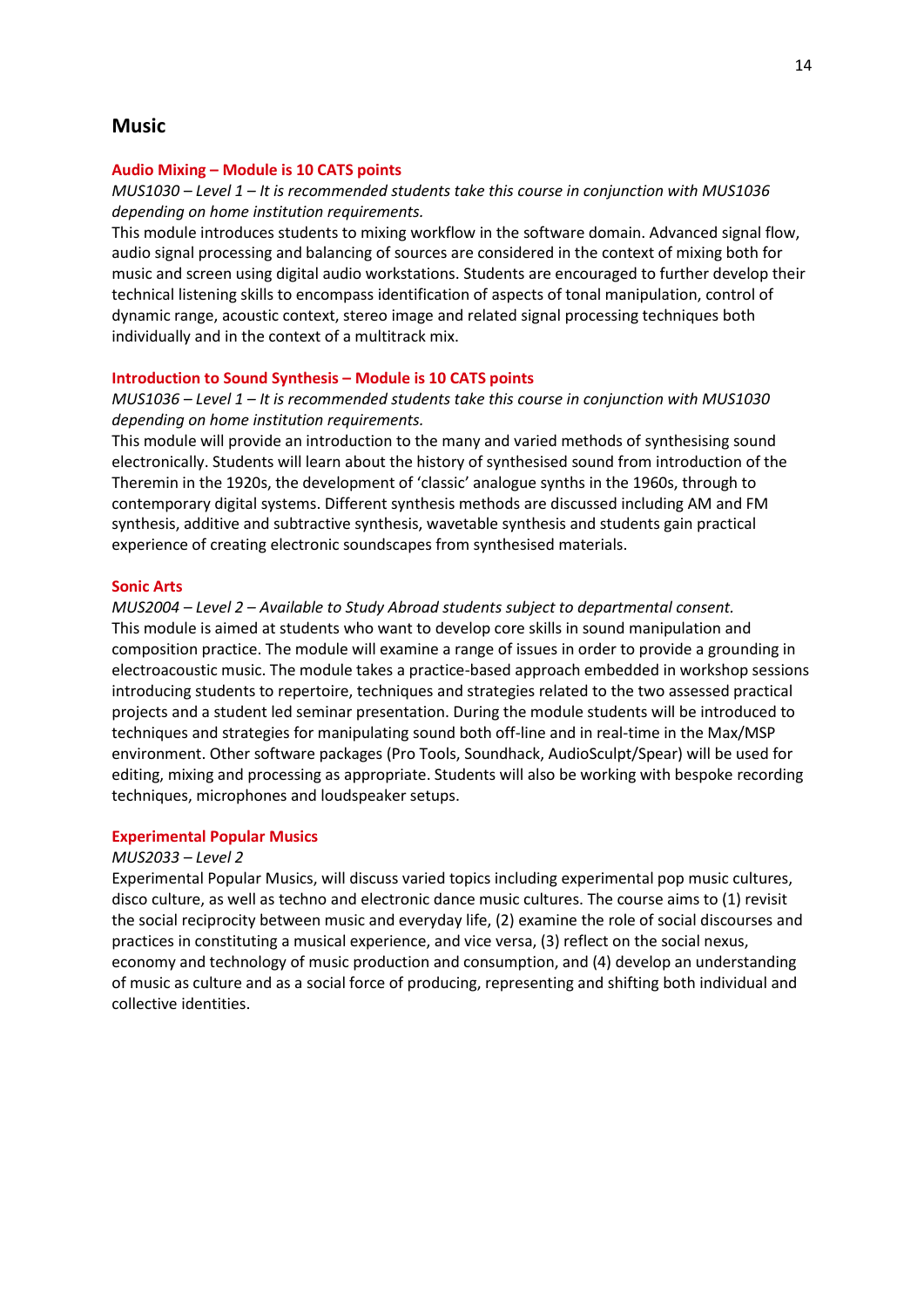#### **Instrument and Installation Design**

*MUS2034 – Level 2 – Available to Study Abroad students subject to departmental consent.* This module will focus on the development of practical skills in the areas of software and hardware design and prototyping for artistic applications. The module will begin by introducing Max/MSP and Arduino prototyping environments along with an overview of common sensors and actuators. Students will work in small groups to produce a digital musical instrument or an interactive installation. These projects will progress from brainstorms to physical sketches to functioning prototypes, all of which will be evaluated through group critique led by the module convenor. The module draws on "maker" and "DIY" cultural practices, discussion of which will provide artistic context for both instrument and installation designs.

#### **Sound Recording and Production**

*MUS2038 – Level 2 – Available to Study Abroad students subject to departmental consent.* This module explores the theory and practice of multi-track sound recording, editing, mixing and mastering. Students are introduced to a wide range of close microphone techniques used for the multitrack recording of 'pop' music. Students gain practical experience of the recording and mixing processes working alongside School based performance ensembles. Students also develop their technical listening skills using online soundbanks that focus on microphone placement for a range of sound sources. Additional topics covered include microphone design, 'producing' a pop music recording session, performance refinement and the mastering process.

#### **Fame**

#### *MUS2043 – Level 2*

Lectures will offer case studies that illustrate how the fame of a person or a creative work can be manifested and measured in different cultural and temporal contexts. Assessments develop writing, critical, research, and bibliographical skills. Students select a person or work to research. For the first project, students develop and present a bibliography on their chosen subject using electronic resources and a standard bibliographical method; included is a report that outlines their research technique and evaluates the results of the searches. Students will develop writing and critical skills through a critical review of their chosen subject. For the final project students will write a blog post on their chosen subject.

## **Improvisation**

#### *MUS2050 – Level 2*

The module explores, through practice, collaborative improvisation practice, with recourse, where appropriate, to exploration of more individual modes of improvised conduct which contribute to collaborative music making. Through weekly practical playing workshops, students will learn improvisation through refinement of aural skills, memory skills, musicianship, collaborative music making, extended vocal and instrumental techniques and interdisciplinary collaborations. This module will focus on improving self-confidence, creativity, cooperation skills, and transferable performance skills.

## **Music Psychology**

#### *MUS2052 – Level 2*

This module introduces key themes in music psychology. These include models and experimental data relating to music cognition and perceptual processing; auditory neuroscience and the neuropsychology of music; developmental music psychology; empirical and experimental studies regarding the function and role of emotion in music; and applications of music in therapeutic, medical and commercial contexts. Additionally the module provides an introduction to psychological research methodology and the critical-analytical thinking employed in the behavioural sciences.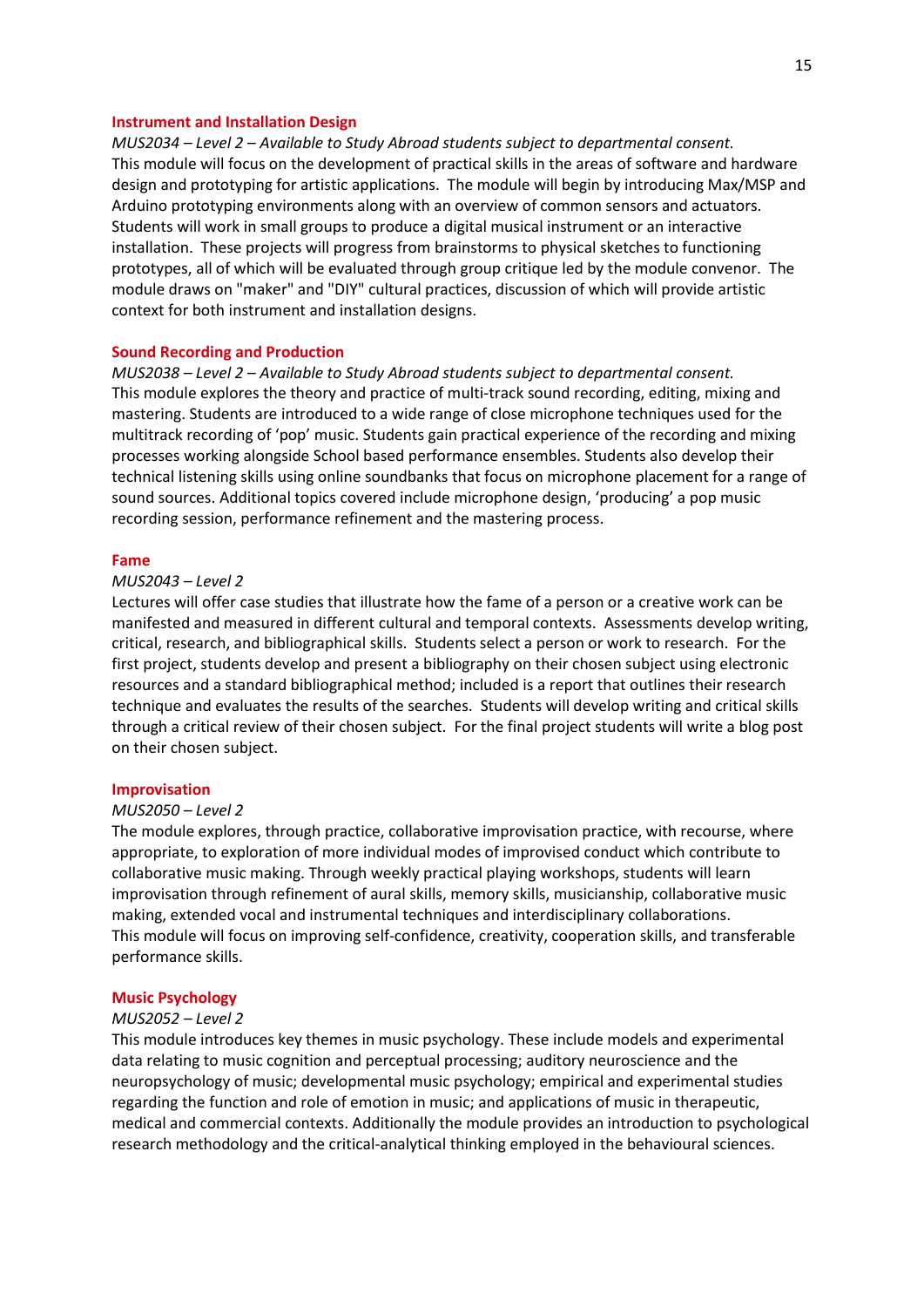#### **Notation and Transcription**

*MUS2066 – Level 2 – Available to Study Abroad students subject to departmental consent.* The course teaches the wide range of skills needed to make editions of music from original manuscripts and printed sources of the 15th and 16th centuries. The module also includes a lecture on 14th/15th/early 16th century music for context. Students are taught to read early handwriting, to transcribe mensural notation and instrumental tablatures and to acquire facility in the techniques of editing.

## **Sonic Arts**

*MUS3003 – Level 3 – Available to Study Abroad students subject to departmental consent.* This module will cover the analysis and practice of electroacoustic composition.

#### **Composing for Screen**

*MUS3014 – Level 3 – Available to Study Abroad students subject to departmental consent.* This module explores the craft of scoring for screen and new media. Students build on previous experience of composing instrumental and/or acousmatic music and learn how to creatively establish coherent audio-visual relationships in music. Students will gain knowledge, understanding and practical experience of screen scoring techniques including 'reading' the media, continuity and contrast, 'spotting', underscoring a scene, optimal cue durations, and managing transitions and pacing. The role of technology in scoring for screen is also explored and students are provided with access to a range of professional electronic and instrumental sample libraries for realising practical work.

## **Orchestration**

*MUS3020 – Level 3 – Available to Study Abroad students subject to departmental consent.* This module will offer formal training in the technique of orchestration and will be the first time this skill area has been taught as a module at Queen's. It will develop skills of orchestration, instrumentation, notation as well as harnessing skills of creativity, strategy and problem solving. In contrast with the Scoring and Arranging module at Level 2, the module will focus on practice that takes place within the context of classical music. However, the module will appeal to those students who wish to orchestrate within a more commercial context (such as film scoring).

## **Sound Recording and Production**

*MUS3038 – Level 3 – Available to Study Abroad students subject to departmental consent.* This module explores the practice of recording acoustic music performances using stereo microphone technique. Additionally, the module examines the range of audio recording and reproduction formats for consumer and professional use and the design of sound systems for sound reinforcement. Topics covered include digital audio signals, analogue and digital audio interfacing, analogue tape recording, optical discs, data compression formats, loudspeaker design and audio networking.

#### **A Night at the Opera**

#### *MUS3040 – Level 3 – Students may need to show evidence of previous study.*

This module will explore a different operatic text (comic or serious) each time it runs. A series of workshops, rehearsals (for some) and tutorials will support students in their main piece of assessment, which is a contribution (= project) to a live performance or exhibition (comprising musical performances, audio-visual displays, recitations and mini-lectures) derived from or pointing to the set work. The aim of the exhibition is to convey some of the artistic content of the work, as well as the historical context in which it would have been received. The choice of work will normally be informed by indications of interest at pre-enrollment. All contributions towards the exhibition (whether as a singer, instrumentalist, actor, choral conductor or presenter) are weighted equally.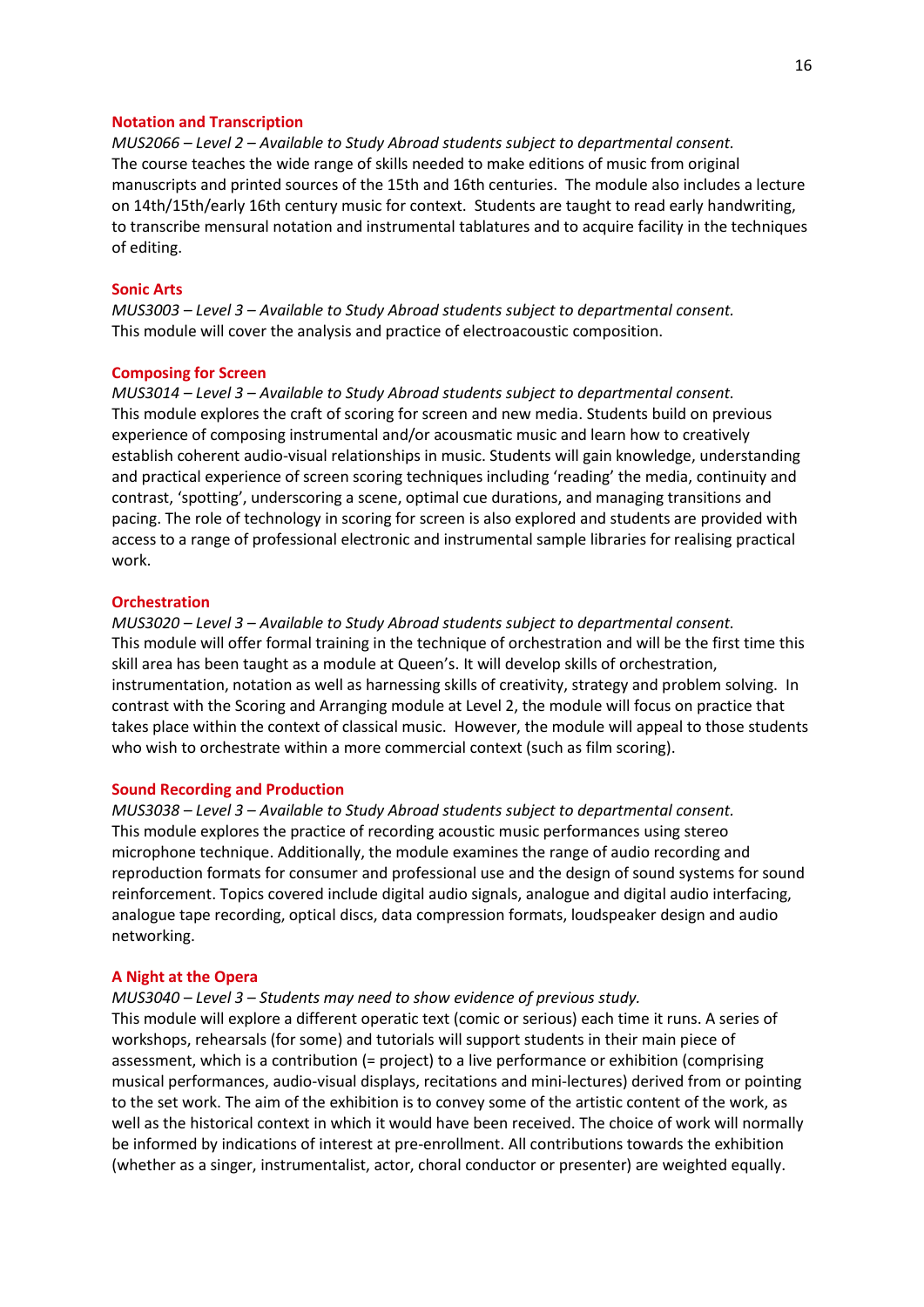## **Traditional Irish Music: Form, Style and Development**

*MUS3069 – Level 3 – Students may need to show evidence of previous study.*

This course is about the formal and stylistic characteristics of Irish traditional music and song. It explores the styles which have evolved on various instruments, the regional variations in styles, and some of the main aesthetic developments within the tradition since the early twentieth century. The styles of pipes, fiddle players, and singers are examined in detail in successive lectures. The course then examines the major aesthetic changes that have taken place over that last century: the introduction of new instruments, the increasing sophistication of ensemble performance and harmonic texture, and the resurgence in composition in the second half of the twentieth century.

## **Directed Study**

*MUS3099 – Level 3 – Only offered on occasion by School to accommodate withdrawal of module, or in exceptional circumstances where the student wants to pursue an independent project not suited to the Special Project learning outcome. In all cases this is subject to departmental consent.*  The student and supervisor(s) agree on an assessment package; the student is then given appropriate support through tutorials to execute the elements of assessment.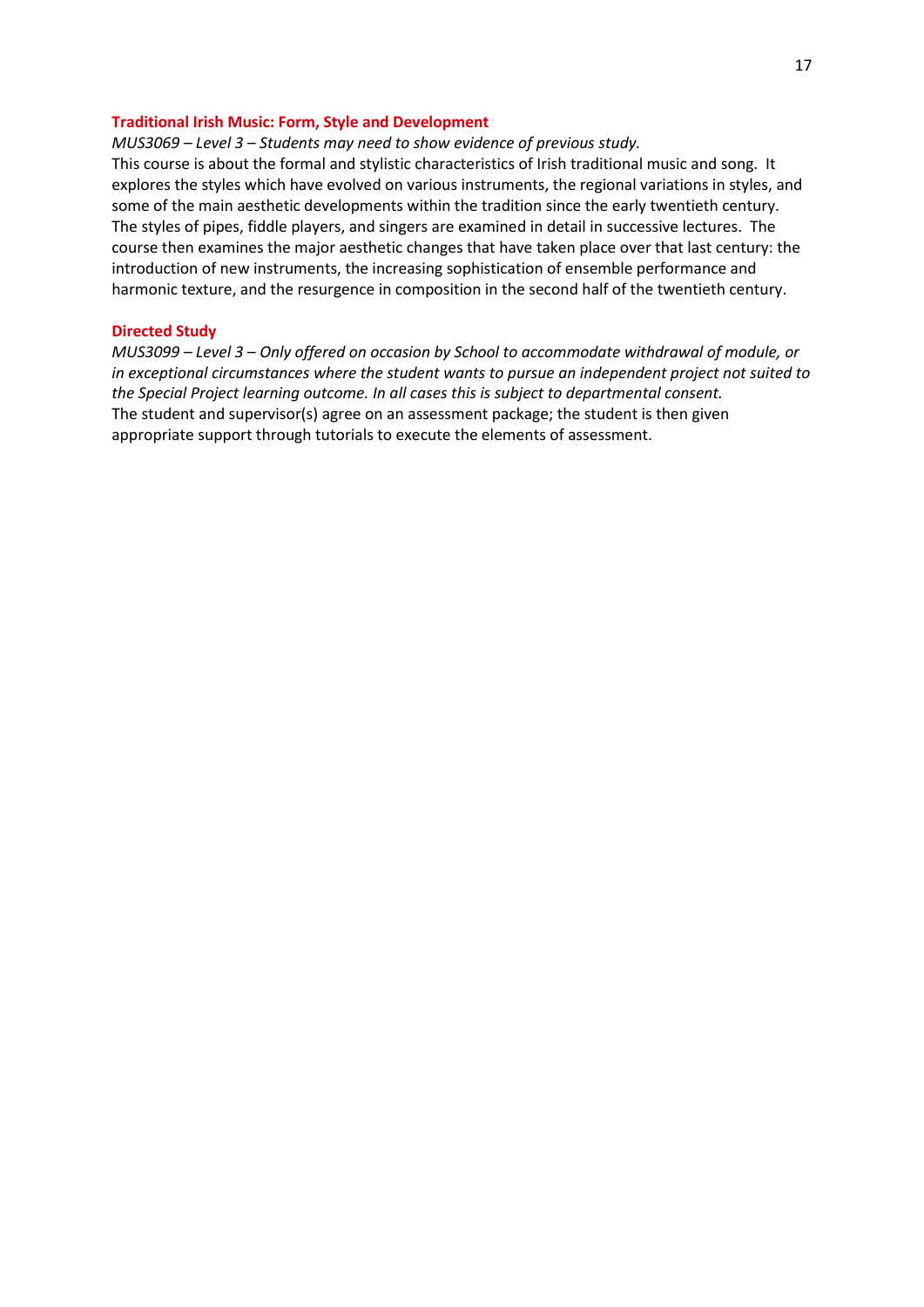# **Drama**

#### **Theatre Now: Contemporary Performance**

#### *DRA1005 – Level 1*

This module offers students the opportunity to engage with examples of contemporary theatre texts and performances from a range of perspectives. The course will investigate how playwrights and theatre companies have addressed contemporary issues and concerns to do with, for example, gender, race and class. It will also explore how theories and ideas around such issues help to shape our analyses of theatre and performance. The module aims to provide students with the skills and tools to become competent readers of contemporary work, and to encourage them to engage with multiple perspectives on the political nature of theatre and performance.

#### **Introduction to Acting for Stage and Screen**

*DRA1004 – Level 1* This module will build on performance and production skills in the context of a performance project.

#### **Production Practices**

## *DRA1006 – Level 1*

Production Practices is a core module designed to provide students with an appropriate degree of expertise in the use of various technical apparatus necessary to realise the demands of production in live performance and/or recorded media.

#### **Educational Theatre**

## *DRA2007 – Level 2*

This is a skills based course, which looks at how theatre and drama techniques may be used in an educational setting as both an aesthetic encounter and a learning tool. In experiencing the key techniques of the practice, students will also examine its history as a form and the theoretical principles on which it is based

#### **Directing and Design for Stage and Screen**

## *DRA2013 – Level 2*

An introduction to the theory and practice of directing and stage and costume design for both stage and screen. Seminars will introduce key theoretical and practical principles linked to selected case studies. Student will apply these skills in their own projects which can be within other Semester 2 modules or on an extra-curricular basis (e.g. student films, Players etc.). Student will choose to specialise in either directing or design in either film of theatre for the project part of this module.

#### **Radio Drama**

#### *DRA2014 – Level 2*

An introduction to the theory and practice of directing, writing and performing for radio and podcasting. Seminars will introduce key theoretical and practical principles linked to selected case studies. Student will apply these skills in their own short radio dramas as writers, directors or actors. We will work closely with students on the Broadcast production degree on the technical aspects of this module.

#### **Acting Shakespeare**

## *DRA2022 – Level 2*

This module focuses on Shakespearean drama as a theatrical script: that is, words intended to be spoken in performance before an audience and not as dramatic poetry to be read or studied as such. In both its workshop format and its critical writing assignment, this module is centred on Shakespeare in performance.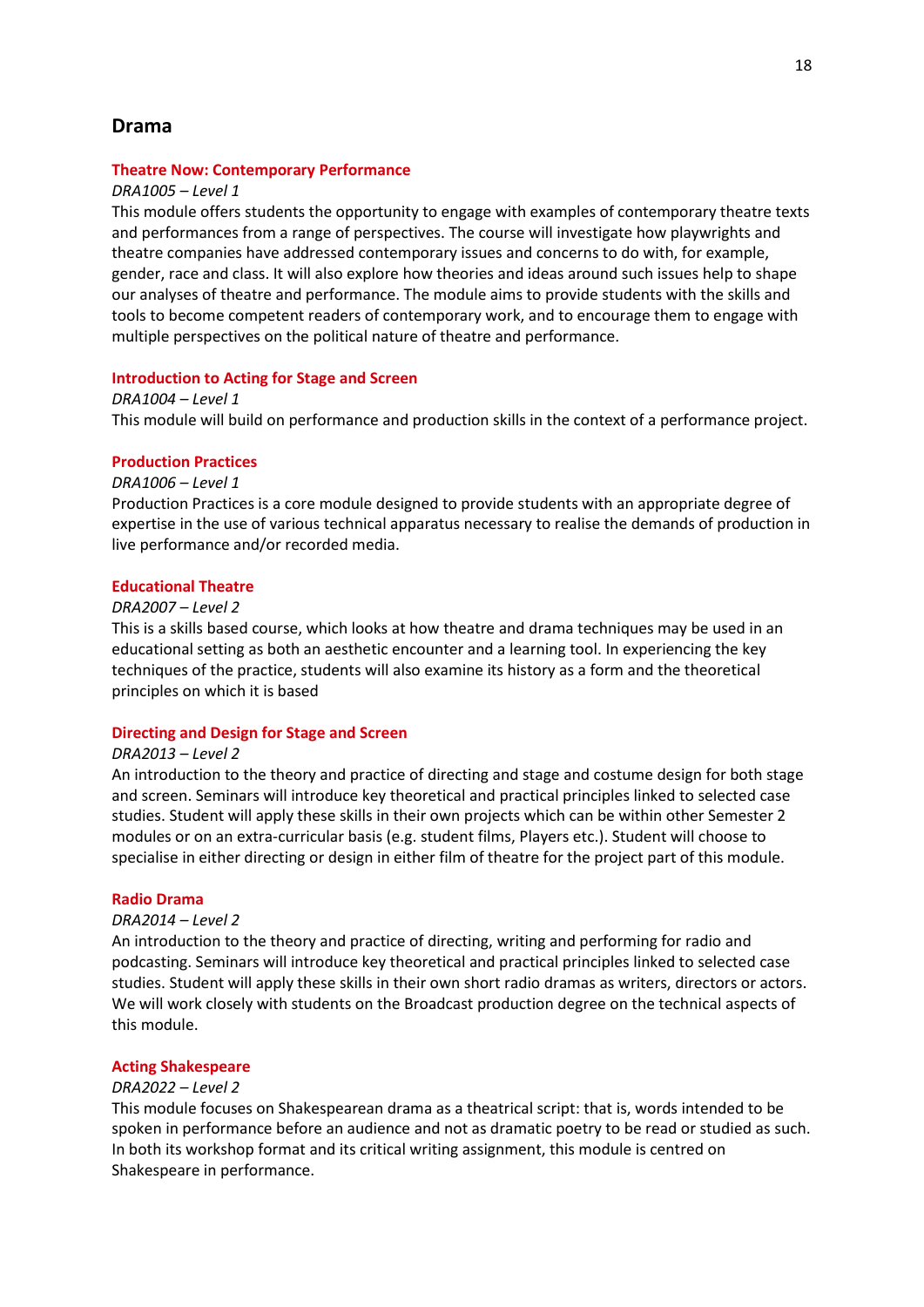#### **The Theatre of Brian Friel**

*DRA3010 – Level 3 – Students may need to show evidence of previous study.* Brian Friel was the most acclaimed playwright from Northern Ireland and one of the most internationally acclaimed playwrights of his generation. Students taking this module will learn how Friel wrote plays that proved to be popular with audiences around the world and gained such approval from leading critics and scholars. In addition to close study of the plays and their production history in the international context, students may have the opportunity to perform the plays in the Brian Friel Theatre at Queen's and the Lyric Theatre, Belfast.

#### **Places of Performance**

## *DRA3023 – Level 3 – Students may need to show evidence of previous study.*

This seminar examines a range of performance sites (traditional and non-traditional, historical and contemporary, permanent and temporary, purpose-built and appropriated, indoor and outdoor, élite and popular) to explore the diverse ways in which the site of a performance can be read for the values it communicates about the social function of performance This seminar investigates how place matters in performance, and how performance engages the environments in which it takes place. Students will explore a range of issues related to performance space, including: theatre buildings and architecture, site-specific or environmental performance, the role of theatre sites within urban environments, and the representation of place in plays. Students will also be introduced to current critical debates about theatre and place, and consider how analysing places of performance might prompt important questions about theatrical geography, politics, and history.

#### **Theory and Practice of Adaptation**

## *DRA3056 – Level 3 – Students may need to show evidence of previous study.*

This module asks students to examine the process and challenges of adapting works, either within the same genre in a different time or place, or between different genres. The class will also examine how adaptation plays an integral role in the process of translation. Each week students will examine several versions of a play, novel, and/or film script (or watch them), looking at originals from the Greeks forward to see how adaptors have grappled with great works of different eras and cultures in an attempt to make them more accessible to contemporary audiences, while at the same time (in most cases) attempting to preserve something of their original context. The class will also look at theoretical models of adaptation. Ultimately, students will be asked to examine the adaptation history of a single original work in an academic essay, and will try their own hand at adaptation in presenting a treatment for a work of fiction or drama adapted from a prior work.

#### **Solo Performance**

## *DRA3063 – Level 3 – Students may need to show evidence of previous study.*

This module will explore the history, theory, and practice of the individual performer on stage, in manifestations including storytelling, stand-up comedy, performance art, the confessional (often queer) performances of the 1990s, and various types of fictional performances featuring a sole performer acting against absent interlocutors. Artists examined may include Anton Chekhov, Eugene O'Neill, Marina Abramovic, Holly Hughes, Karen Finley, John Leguizamo, Anna Deavere Smith, Neil Watkins, and many others.